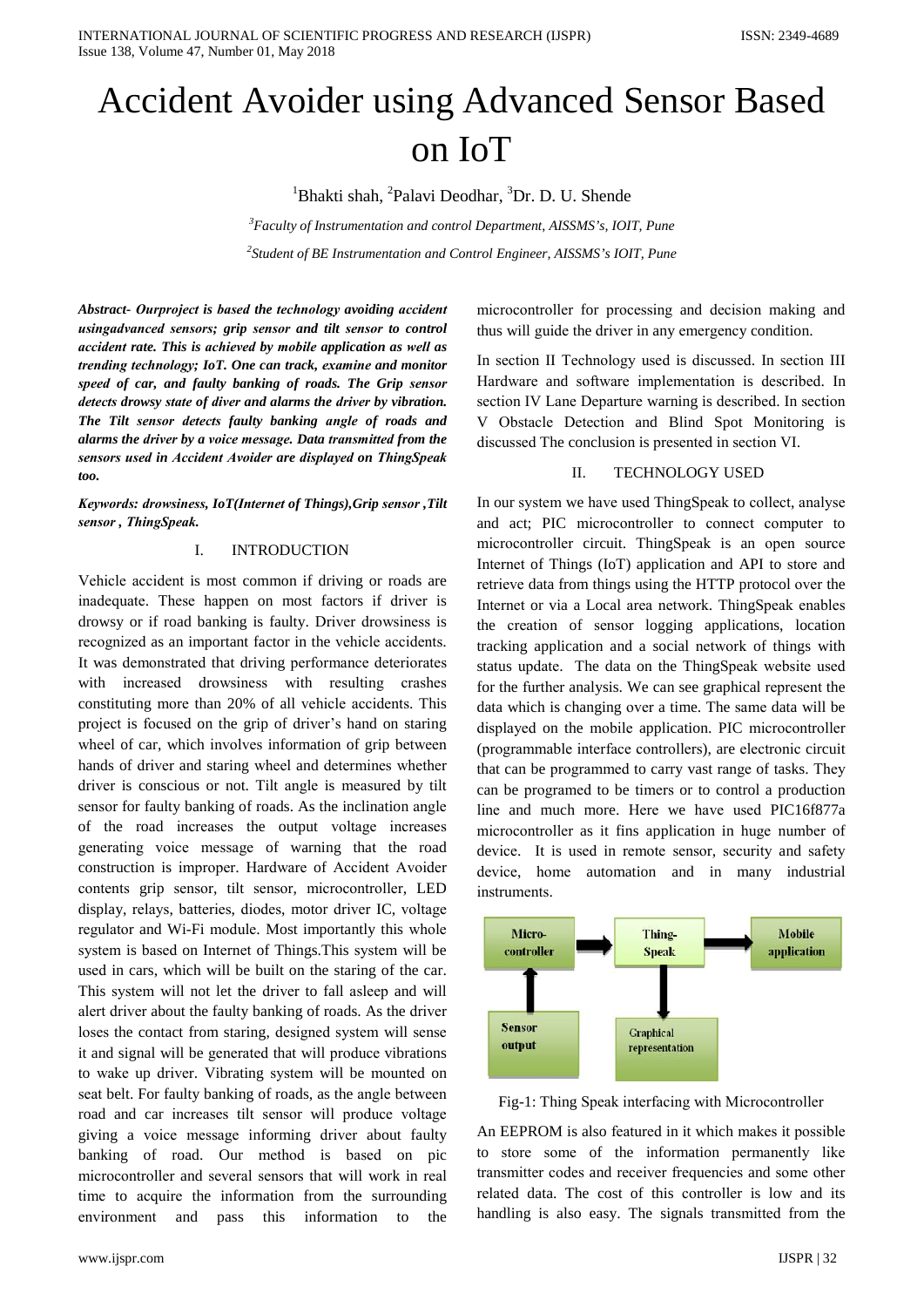sensor will be revived by the PIC microcontroller. These signals will be displayed on the LCD of 16<sup>\*2</sup> displays, configured with the PIC microcontroller IC. The same signals are given to the ThingSpeak. Fig-1 shows interfacing of Thing Speak with PIC microcontroller.

#### III. PREVIOUS WORK

For reduction of accidents caused by rash and fast driving or may be due to drowsiness many automobile companies doing facilities. For example Air bags, Alcohol Detector, Detection of drowsiness by using head motion detection and image processing. In UAE every car has a chip with processor and many sensor which can monitor the way driver driving the car and many other parameters of the accident prevention.

#### $\overline{\mathbf{V}}$ . PROPOSED METHODOLOGY

Accident Avoider is combination of both hardware and software. Hardware contains following components:

- 12 V Battery
- Diodes 1n4007
- Lm7805
- PIC microcontroller 16f877a
- 16\*2 LCD
- Tilt sensor Adxl335
- ESP8266 Wi-Fi module

Software within this project is simply includes programming languages and ThingSpeak. MICRO C and MC programing language i.e. C are used respectively.

# 12 V Battery:

An electrical battery is a device consisting of one or more electrochemical cell which consists of external connection provided to power electrical devices such as flashlights, smart phones and electric cars. When a battery is supplying electric power, positive terminal, cathode and negative terminal, anode. The terminal marked negative is the source of electrons that when connected to an external circuit will flow and deliver energy to external device.

### Diodes 1n4007:

It is general purpose plastic rectifier. It will give low forward voltage drop, low leakage current, high forward surge capability.

# Lm7805 voltage regulator:

Voltage regulator IC maintains the output voltage at constant value. 7805 IC, a voltage regulator integrated circuit (IC) is member of 78xx series of fixed linier voltage regulator ICs used to maintain fluctuations. The xx in 78xx indicated fixed output voltage

# PIC microcontroller 16f877a:

PIC microcontroller (programmable interface controllers), are electronic circuit that can be programmed to carry vast

www.ijspr.com

range of tasks. They can be programed to be timers or to control a production line and much more. It is 40 pin IC. It consists of two 8 bit and one 16 bit timer. Capture and compare module, serial ports, parallel ports and five input/output ports are also present in it.



Fig-2: PIC Microcontroller 16f877a

## 16\*2 LCD display:

It is character LCD display which is having 5<sup>\*8</sup> dots includes cursor. It has built in controller. It has 1/16 duty cycle and has  $+5V$  input power supply

## $Adx/335$  tilt sensor:

This sensor also called as accelerometer which can sense in 3 axis i.e  $X Y Z$ . Whatever the analog output we get is proportional to the tilt angle. Which can be used gaming application.

# ESP8266 Wi-Fi Module

ESP 8266 is small chip having on-board processor . Which can be the best solution for wireless communication using internet. ESP8266 does not need any additional processor.



Fig-3: Block diagram of Accident Avoider